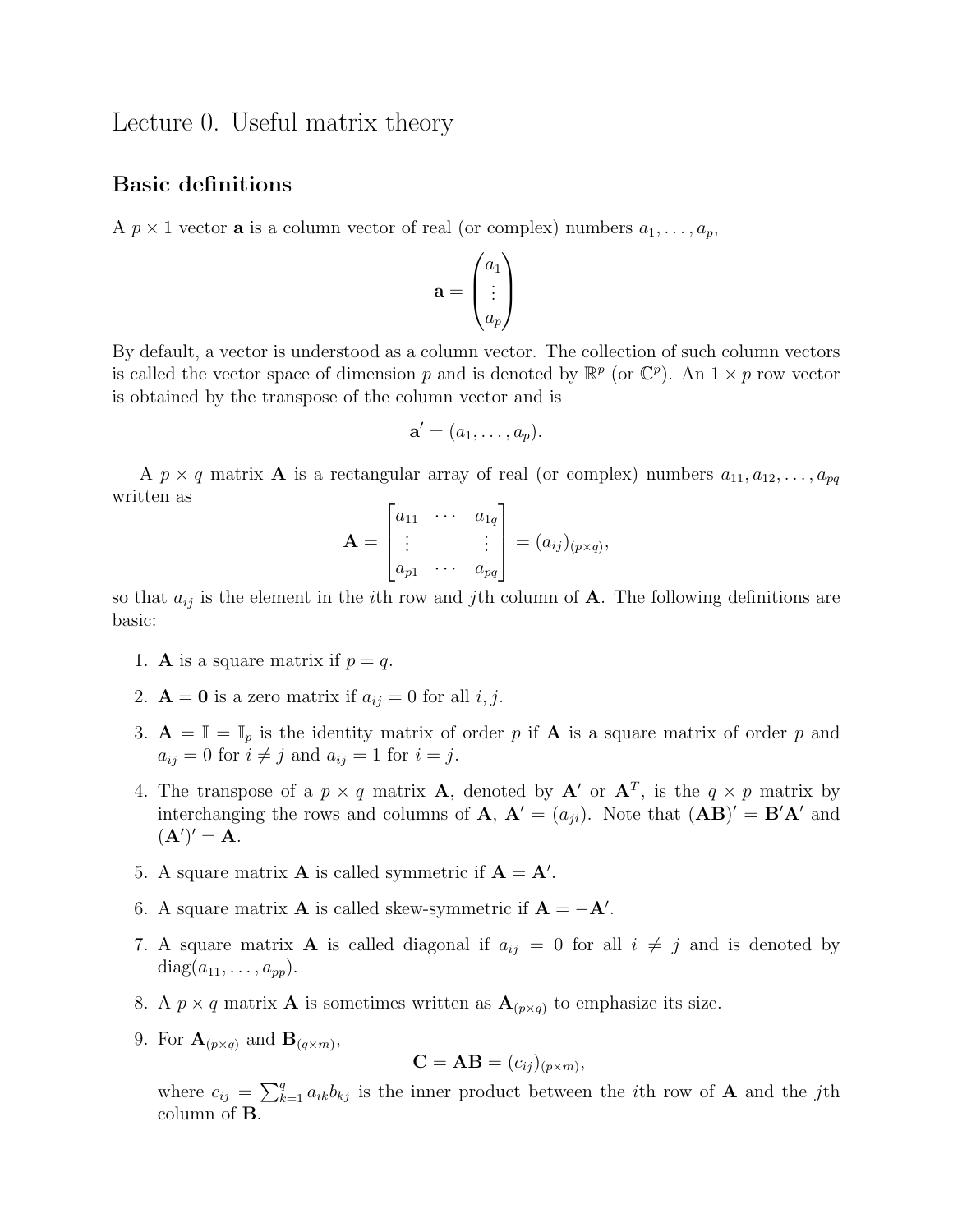- 10. A square matrix **A** is called orthogonal if  $AA' = A'A = \mathbb{I}$ .
- 11. A square matrix **A** is called idempotent if  $A^2 = A$ .

Example 1. The following matrices appear frequently in multivariate statistical analysis.

- A rotation matrix  $\mathbf{R} =$  $\begin{bmatrix} \cos(\theta) & -\sin(\theta) \end{bmatrix}$  $\sin(\theta) \quad \cos(\theta)$ 1 is orthogonal.
- The centering matrix  $\mathbf{C} = \mathbb{I}_n \frac{1}{n}$  $\frac{1}{n} \mathbf{1}_n \mathbf{1}'_n$  and the projection matrix  $\mathbf{P}_\mathbf{A} = \mathbf{A} (\mathbf{A}' \mathbf{A})^{-1} \mathbf{A}'$ are idempotent and symmetric.
- The householder matrix  $H = \mathbb{I} 2uu'$ , where  $\|\mathbf{u}\| = 1$ , is orthogonal and symmetric.

#### Determinant and inverse matrix

The determinant of a square matrix **A** is denoted by  $|A|$  or  $det(A)$ .

- 1. For a  $2 \times 2$  square matrix  $\mathbf{A} =$  $\begin{bmatrix} a & b \\ c & d \end{bmatrix}$ ,  $|\mathbf{A}| = ad - bc.$
- 2. For  $\mathbf{A}_{(p \times p)}$ ,  $|\alpha \mathbf{A}| = \alpha^p |\mathbf{A}|$ .
- 3. For  $\mathbf{A}_{(p \times p)}$ ,  $\mathbf{B}_{(p \times p)}$ ,  $\det(\mathbf{AB}) = \det(\mathbf{A})\det(\mathbf{B})$ .
- 4. For  $\mathbf{A}_{(p \times q)}$ ,  $\mathbf{B}_{(q \times p)}$ ,  $\det(\mathbb{I}_p + \mathbf{AB}) = \det(\mathbb{I}_q + \mathbf{BA})$ .
- 5. If **A** is orthogonal, then  $det(\mathbf{A}) = \pm 1$ .
- 6. A square matrix **A** is called nonsingular if  $det(\mathbf{A}) \neq 0$ .

If **A** is nonsingular then there exists the inverse matrix of **A**, denoted by  $A^{-1}$ , which satisfies  $AA^{-1} = \mathbb{I}$ . Some basic results include:

1.  $AA^{-1} = A^{-1}A = I$ .

2. 
$$
(A^{-1})' = (A')^{-1}
$$
.

- 3. If **A** and **B** are nonsingular,  $(AB)^{-1} = B^{-1}A^{-1}$ .
- 4. If **A** is an orthogonal matrix,  $A^{-1} = A'$ .

**Lemma 1** (Woodbury's formula). Suppose  $A_{(m \times m)}$  is nonsingular. For  $U_{(m \times n)}$  and  $V_{(m \times n)}$ where  $m > n$ , the inverse of  $A + UV'$  is

$$
(\mathbf{A} + \mathbf{U}\mathbf{V}')^{-1} = \mathbf{A}^{-1} - \mathbf{A}^{-1}\mathbf{U}(\mathbb{I}_n + \mathbf{V}'\mathbf{A}^{-1}\mathbf{U})^{-1}\mathbf{V}'\mathbf{A}^{-1}.
$$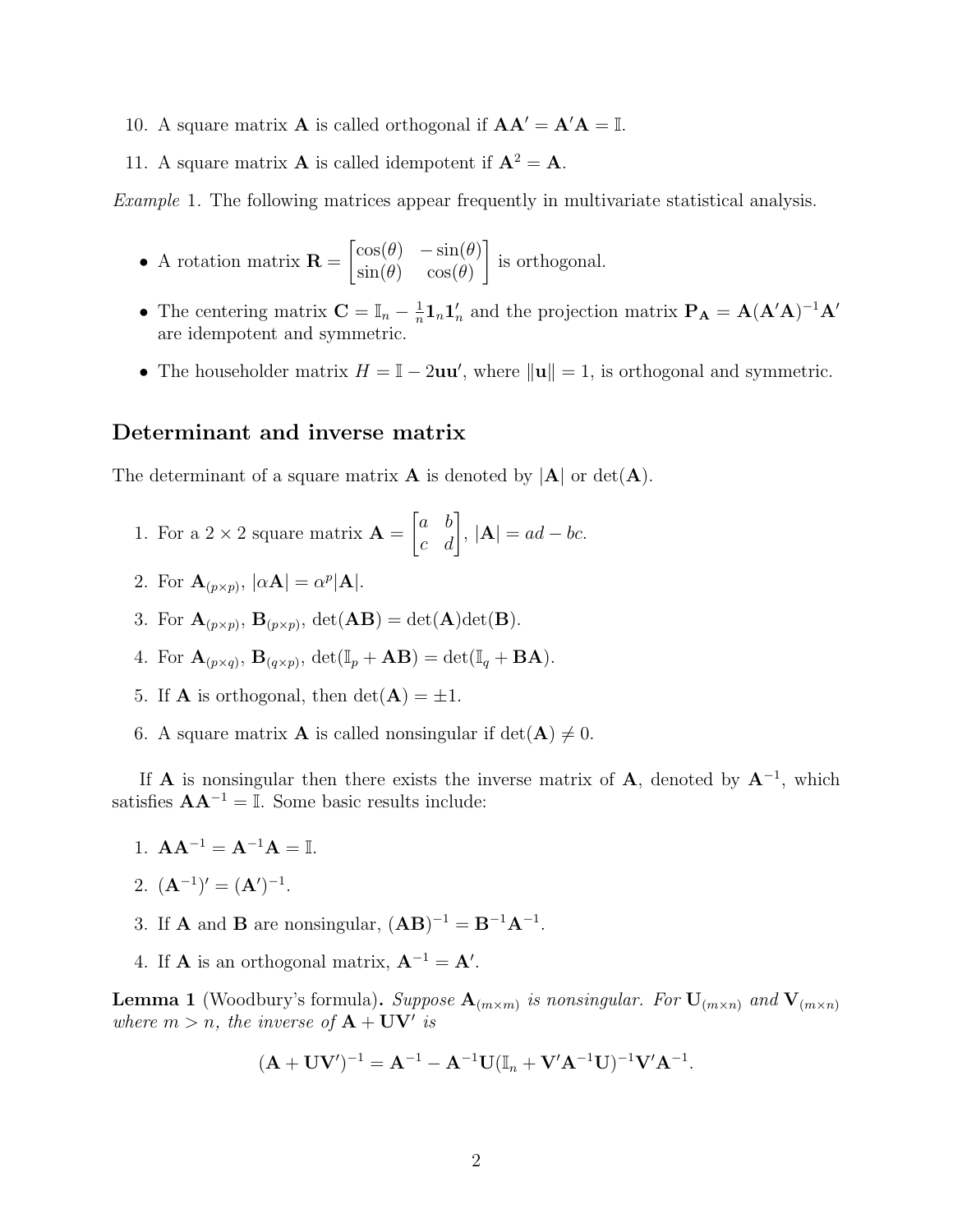## Trace of a matrix

The trace of a square matrix  $\mathbf{A}_{(p \times p)}$  is the sum of all diagonal elements and is

trace(**A**) = 
$$
\sum_{i=1}^{p} a_{ii}
$$
.

Several properties of trace that are worth mentioning include:

- 1. Trace is a linear map, i.e., for  $\mathbf{A}_{(p \times p)}$ ,  $\mathbf{B}_{(p \times p)}$  and  $\alpha, \beta \in \mathbb{R}$ , trace $(\alpha \mathbf{A} + \beta \mathbf{B}) =$  $\alpha$ trace(**A**) +  $\beta$ trace(**B**).
- 2. trace( $\mathbf{A}$ ) = trace( $\mathbf{A}'$ )
- 3. For  $\mathbf{A}_{(p \times m)}$ ,  $\mathbf{B}_{(p \times m)}$ , trace( $\mathbf{A}\mathbf{B}'$ ) = trace( $\mathbf{B}'\mathbf{A}$ )

### Eigenvalues and eigenvectors

A square matrix  $\mathbf{A}_{(p \times p)}$  has the characteristic equation given by  $q_{\mathbf{A}}(\lambda) = \det(\mathbf{A} - \lambda \mathbb{I}_p)$ , which is the pth order polynomial function of  $\lambda$ . The roots of  $q_{\mathbf{A}}(\lambda)$  are called latent roots (or eigenvalues) of **A**. Each eigenvalue  $\lambda_i$  has its corresponding non-zero vector  $\mathbf{u}_i$ , called an eigenvector, satisfying

$$
\mathbf{A}\mathbf{u}_i = \lambda_i \mathbf{u}_i.
$$

Properties include:

- 1. det(**A**) =  $\prod_{i=1}^{p} \lambda_i$ .
- 2. trace(**A**) =  $\sum_{i=1}^{p} \lambda_i$ .
- 3. If A is symmetric, then its eigenvalues are all real.

The eigen-decomposition of a symmetric matrix  $\mathbf{A}_{(p \times p)}$  leads to at most p distinct eigenvalues  $\lambda_1, \ldots, \lambda_p$  and their corresponding eigenvectors  $\mathbf{u}_1, \ldots, \mathbf{u}_p$ , and is denoted by

$$
\mathbf{A}=\mathbf{U}\Lambda\mathbf{U}',
$$

where  $\mathbf{U} = [\mathbf{u}_1, \dots, \mathbf{u}_p]$  is the orthogonal matrix whose jth column is the jth eigenvector, and  $\Lambda = \text{diag}(\lambda_1, \ldots, \lambda_p)$  is the diagonal matrix whose *j*th diagonal element is the *j*th eigenvalue. This decomposition is also called the spectral decomposition.

Definition 1. A symmetric matrix **A** is

- non-negative definite  $(\mathbf{A} \geq 0)$  if  $\mathbf{x}' \mathbf{A} \mathbf{x} = \sum_{i=1}^p \sum_{j=1}^p x_i a_{ij} x_j \geq 0$  for all  $\mathbf{x} \neq 0$ .
- positive definite  $(\mathbf{A} > 0)$  if  $\mathbf{x}' \mathbf{A} \mathbf{x} > 0$  for all  $\mathbf{x} \neq 0$ .